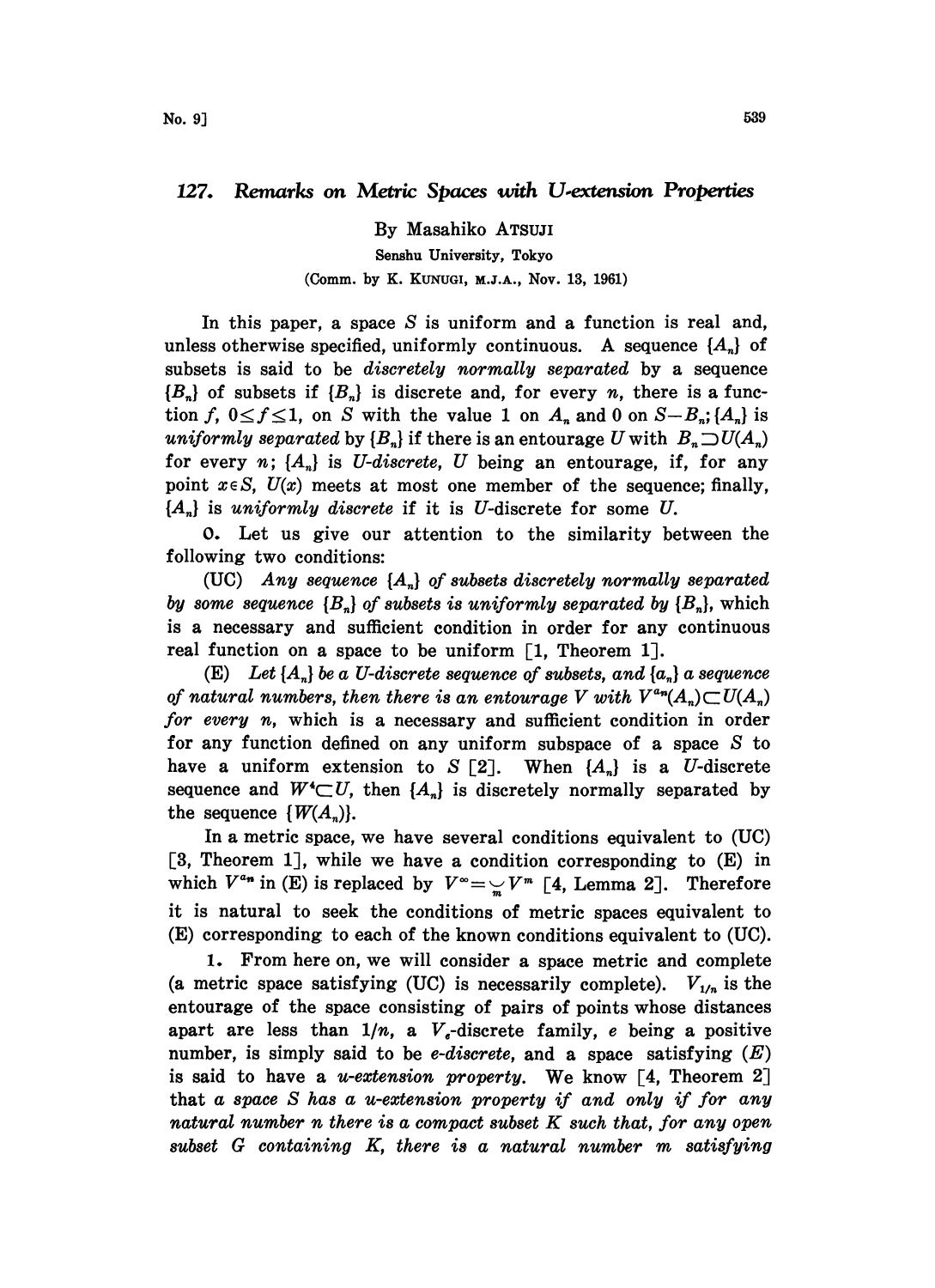$V_{1/n}(x) \supset V_{1/m}(x)$  for every  $x \notin G$ . The compact set K in this statement is given by

$$
K = \bigcap \overline{K}_{i}, \ K_{i} = \{x; \ V_{1/n}(x) \supset \overline{V}_{1/i}^{\infty}(x)\}.
$$

Now we are going to show that if the space  $S$  has a u-extension property, then K in the above statement can be taken as  $\sim K_i$ . Take a point p in  $\cap \overline{K_i}$ , then, for any natural number i and a positive e, there is a point  $q_i$  in  $K_i$  satisfying<br>  $\binom{*}{i}$   $d(p, q_i) < e$ ,  $V_{1/n}(q_i)$ 

 $d(p, q_i) < e, \ \ V_{1/n}(q_i) \supset V_{1/4}^{\infty}(q_i).$ Suppose that  $V_{1/n}(p) \supset V_{1/n}^{\infty}(p)$  for some j, then, for all  $i \geq j$ , (\*\*)  $V_{1/n}(p) \supset V_{1/4}(p)$ .

If  $1/n > e' = \sup \{d(p, x); x \in V^{\infty}_{1/4}(p)\}\)$  for some  $i \geq j$ , then, for  $e > 0$  with  $1/n-e' > e < 1/i$ , there is a point  $q_i$  satisfying (\*); while, for every  $x \in V^{\infty}_{1/4}(q_i) = V^{\infty}_{1/4}(p)$ , we have  $d(q_i, x) \leq d(q_i, p) + d(p, x) < e + e' < 1/n$ , which contradicts (\*). Therefore  $1/n = \sup \{d(p, x); x \in V_{1/4}^{\infty}(p)\}$  for every  $i \geq j$ . Since  $d(p, x) < 1/n$  for every  $x \in V_{1/4}^{\infty}(p)$ , there are an infinite number of points  $x_1^*, x_2^*, \cdots$  in  $V_{1/4}^{\infty}(p)$  such that  $d(p, x_k^*)$  converges to  $1/n$ . As the space, and so  $V_{1/4}^{\infty}(p)$ , is complete, we may assume the uniform discreteness of  $\{x_k^i\}$ . There is a compact set H such that, for any open set G containing  $H$ , there is a natural number  $m$  satisfying  $V_{1/(n+1)}(q) \supset V_{1/m}^{\infty}(q)$  for all  $q \notin G$ , then, since  $p \in V_{1/4}^{\infty}(x_k^*)$  for  $i \geq j$ , the intersection A of H with the closure B of  $\{x_k^i; i \geq j, k=1, 2, \dots\}$  is not empty. If A includes points  $y_1, y_2, \cdots$  such that  $d(p, y_k)$  converge to  $1/n$ , then it also includes a point y with  $d(p, y)=1/n$ . Let i' be any natural number  $\geq j$ , and e'' any positive number, then there is a positive number  $b < e''$  for which  $V_0(y)$  does not include any  $x_k^n$ ,  $h \lt i', k=1,2,\cdots$ , because  $y \neq x_k^i$  for each  $i \geq j$ ,  $k=1,2,\cdots$  and  $\{x_k^h\}$ ;  $k=1,2,\dots$  is uniformly discrete for every h. Therefore, since  $y \in A$  $\subset B$ ,  $V_b(y)$  includes some  $x_k^i, i \geq i'$ , which belongs to  $V_{1/4}^{\infty}(p) \subset V_{1/4}^{\infty}(p)$ , and thus we have  $y \in V^{\infty}_{1/t'}(p)$ , which contradicts (\*\*). Consequently, there is a positive number  $c < 1/n$  such that  $d(p, y) < c$  for all  $y \in A$ . Let us take a neighborhood  $U(y)$  of  $y \in A$  satisfying  $d(p, z) < c$  for all ze  $U(y)$ , and a neighborhood  $U(y)$  of  $y \in H-A$  satisfying  $U(y) \cap B=\phi$ , then we find a natural number  $m \geq j$  satisfying  $V_{1/(n+1)}(q) \supset V_{1/m}^{\infty}(q)$ for every  $q \notin G = \bigcap_{y \in H} U(y)$ . However, there is k with  $d(p, x_k^m) > \max$  $(c, 1/(n+1))$ ; since  $d(p, x_k^m) > c, x_k^m$  cannot belong to any  $U(y)$  of  $y \in A$ ; and since  $x_k^m \in B$ ,  $x_k^m$  cannot belong to any  $U(y)$  of  $y \in H-A$ , i.e.  $x_k^m \notin G$ , a contradiction. Consequently, we have  $V_{1/n}(p) \oplus V_{1/n}(p)$  for every i, i.e.  $p \in K_i$ . If we say a point p is n-point when  $V_{1/n}(p) \oplus V_{1/i}^{\infty}(p)$ for every  $i$ , then here we have a better result than Theorem 2 of [4]: a complete metric space has a u-extension property if and only if, for any natural number n, the set  $K$  of all n-points is compact, and for any open set G containing K there is <sup>a</sup> natural number m satisfying  $V_{1/n}(x) \supset V_{1/m}(x)$  for all  $x \notin G$ .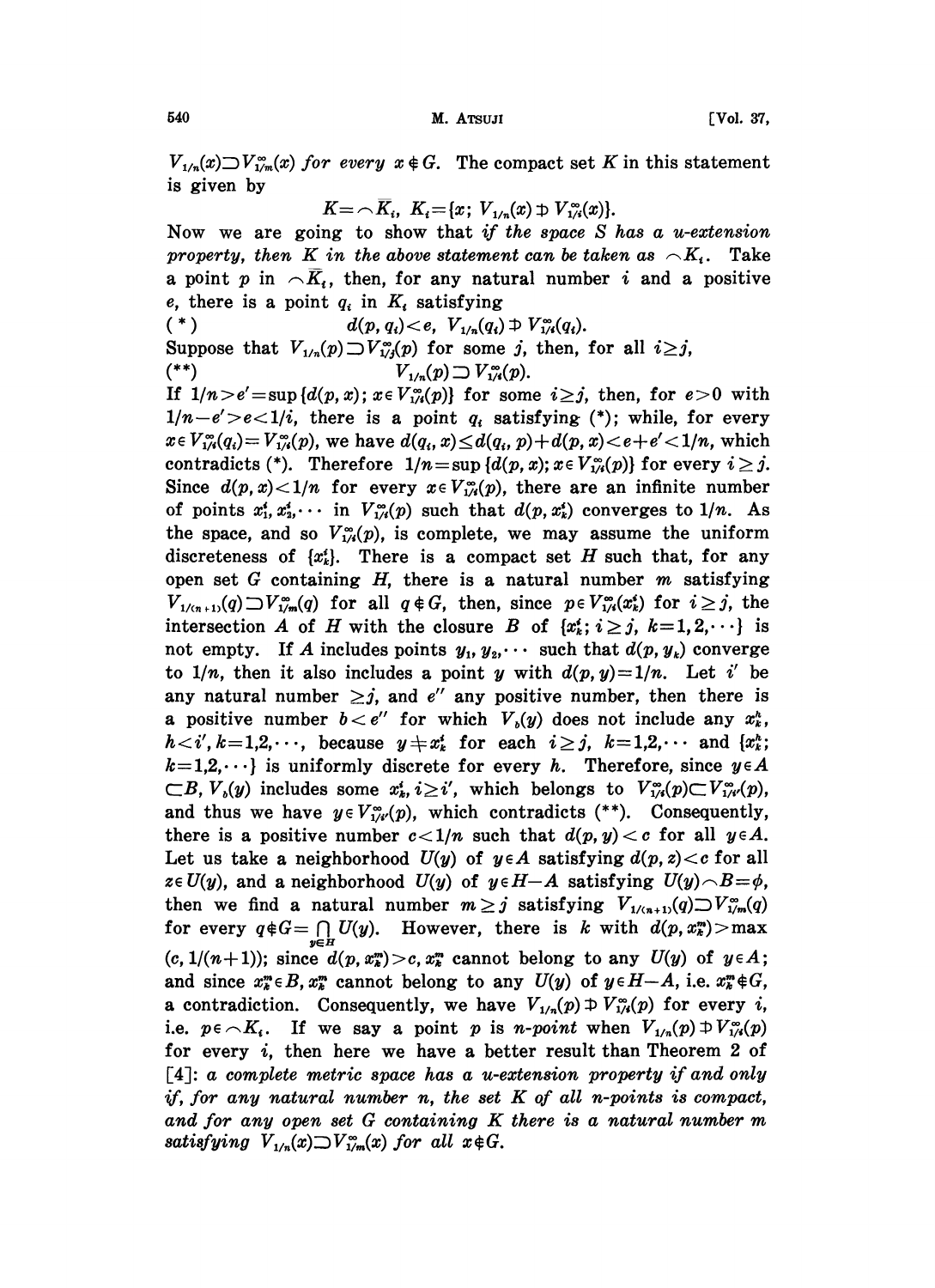2. Lemma 2 of  $\lceil 4 \rceil$  shows that if a space S has a u-extension property, then, for any natural number n and any uniformly discrete infinite set D, there is a natural number m such that  $V_{1/n}(x)$  $\sup_{\mathcal{V}} V_{\mathcal{V}}^{\infty}(x)$  in S for all but a finite number of points x in D. We can readily see that this condition is also sufficient for a  $u$ -extension property. In fact, using only this condition (without the direct use of the hypothesis of  $u$ -extension property), we have verified the "only if" part of Theorem 2 of [4].

3. Moreover, in the proof of the "only if" part of Theorem 2 of  $[4]$ , we used Lemma 2 only for a countable set D, so a space S has a u-extension property if and only if, for any natural number n and any uniformly discrete sequence of points, there is a natural number m such that  $V_{1/n}(x) \supset V_{1/m}(x)$  in S for all but a finite number of points  $x$  in the sequence.

4. A space S has <sup>a</sup> u-extension property if and only if, for any function f defined on any uniform subspace A of S, and for any natural number n, there are natural numbers m and m' such that  $V_{1/n}(x) \supseteq A \supset V_{1/m}(x)$  for every point  $x \in B = \{x \in A : |f(x)| \ge m'\}.$  In fact, let f be defined on A in S with a u-extension property. There is a natural number n' such that  $d(x, y) < 1/n'$  implies  $|f(x)-f(y)| < 1$ on A. For each n, there is a compact K and an m with  $V_{1/n}(x) \supset V_{1/m}^{\infty}(x)$ in S for each  $x \notin G=V_{1/n'}(K)$ . We have  $|f(x)| < m'$  on  $G \cap A$  for some m', and so we have  $x \notin G$  whenever  $x \in \{x \in A\}$ ;  $|f(x)| \ge m'$ . Conversely, suppose that f is defined on a subspace A of S satisfying the condition in the above statement, then there is n such that  $d(x, y) < 2/n$ implies  $|f(x)-f(y)|<1$  on A, and, for this n, there are  $m\geq n$  and m' satisfying this condition.  $\{S-\sum_{x\in B}V_{1/m}^{\infty}(x), V_{1/m}^{\infty}(x); x\in B\}$  is a uniform decomposition of S, and  $y$ ,  $z \in A \setminus V^{\infty}_{1/m}(x)$  implies  $d(y, z) < 2/n$  and  $|f(y)|$  $-f(z)$ |<1. By Corollary 1 in [4], f can be uniformly extended to S. We can replace " $V_{1/n}(x) \supseteq A \supset V_{1/m}(x)$ " with " $V_{1/n}(x) \supseteq V_{1/m}(x)$  in S" in this statement, and then we have a simpler proof by using the statement in §3. However, the latter condition demands too much when we want to apply the statement to get the uniform extension of some function on some subspace of S. For instancc, consider the subspace  $A=\bigcup_{n>3}[(n, n+1/n^2]\setminus [n+1/2, n+3/4])$  of the space  $S=\bigcup_{n>3}[(n,$  $n+1/4$   $\sim$  [ $n+1/2$ ,  $n+3/4$ ]} and the function  $f(x)=x^2$  on  $\lceil n, n+1/n^2 \rceil$ and=0 on  $\lceil n+1/2, n+3/4 \rceil$ ; neither S nor A has a u-extension property, f can be uniformly extended to S,  $V_{1/5}(x) \oplus V_{1/m}^{\infty}(x)$  in S for x in any B and any m, and  $V_{1/n}(x) \supset V_{1/m}(x) \frown A$  for any n and x in some B and some m.

5. From  $\S 4$  we have immediately the statement (cf. [4, Corollary lJ) that a space S has a u-extension property if and only if, for any uniform subspace  $A$  of  $S$  and for any function  $f$  on  $A$ , there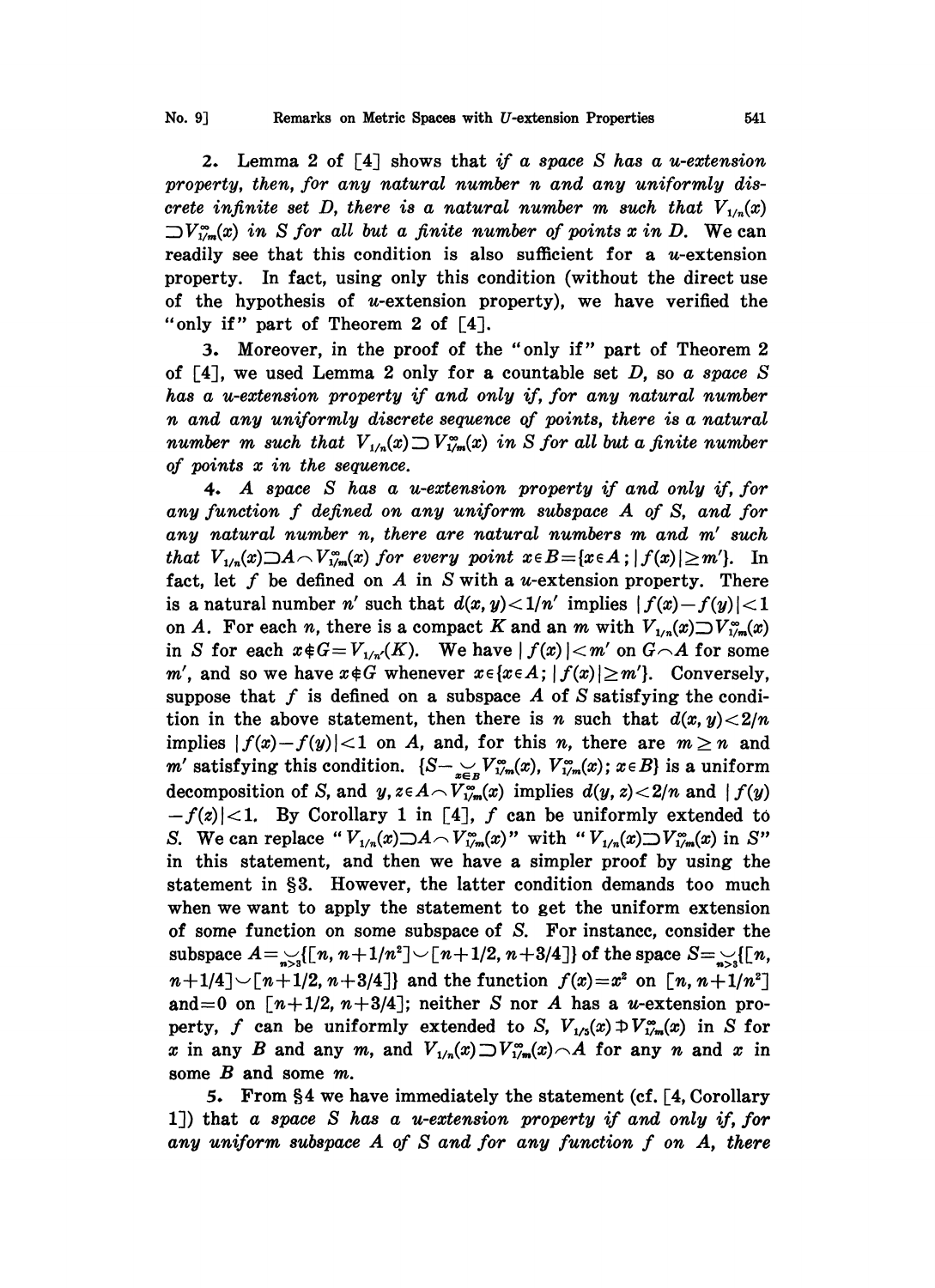is a uniform decomposition  $\{S_a\}$  of S such that the diameters of  $f(S_{\alpha} \cap A)$ 's are less than a positive number.

6. A space S has <sup>a</sup> u-extension property if and only if, for any sequences  $\{A_i\}$  and  $\{B_i\}$  of subsets with the properties  $V_{1/n}(\neg A_i)$  $\bigwedge(\bigvee B_i)=\phi$  and  $\bigwedge V_{1/n}(A_{t_h}\bigvee B_{t_h})=\phi$  for a fixed natural number n and any subsequences  $\{A_{i_k}\}\$ and  $\{B_{i_k}\}\$ , we have  $V^{\infty}_{1/m}(A_i) \sim V^{\infty}_{1/m}(B_i) = \phi$ for some m and i. In fact, suppose that  $V^{\infty}_{1/m}(A_i) \sim V^{\infty}_{1/m}(B_i)$  includes a point for any m and any i, then there are points  $a_i \in A_i$  and  $b_i \in B_i$ which can be bound by a 1/m-chain to each other. For any finite set F, we can take  $a_i$  and  $b_i$  satisfying  $F \sim V_{1/n}$   $(a_i \smile b_i) = \phi$  because of  $\sum_{i} V_{1/n}(A_{i} \cup B_{i}) = \phi$  for any infinite subsequence  $\{i_n\}$  of  $\{i\}$ . Thus we have  $1/2n$ -discrete sequences  $\{a_i\}$  and  $\{b_i\}$  of points such that  $a_i$ and  $b_i$  can be bound by a 1/*i*-chain, and  $V_{1/n}(\{a_i\}) \frown \{b_i\} = \phi$ . By §3, the existence of these sequences is impossible in a space with a  $u$ extension property. Conversely, if there is a uniformly discrete sequence  $\{x_i\}$  such that, for some n' and any m', there is a point included in  $V_{1/m}^{\infty}(x_i)$  but not in  $V_{1/m}(x_i)$  for an infinite number of i's, then there is an  $8/n$ -discrete sequence  $\{x_{i_n}\}$  for some n and a sequence  ${y_i}_n$  such that  $1/n < d(x_{i_n}, y_{i_n}) < 2/n$  and  $x_{i_n}$  and  $y_{i_n}$  can be bound by a  $1/(n+h)$ -chain. For  $A_j = \{x_{i,h}; h \geq j\}$  and  $B_j = \{y_{i,h}; h \geq j\}$ , we cannot find *m* and *j* with  $V_{1/m}^{\infty}(A_j) \sim V_{1/m}^{\infty}(B_j) = \phi$ .

Summarizing these results, we have (cf.  $\lceil 3, \text{ Theorem } 1 \rceil$ )

Theorem. The following properties of a complete metric space S are equivalent.

(0) S has a u-extension property.

(1) For any natural number n and any uniformly discrete sequence of points, there is a natural number m such that  $V_{1/n}(x)$  $\supset V_{1/n}^{\infty}(x)$  in S for all but a finite number of points x in the sequence.

(2) For any natural number n and any uniformly discrete infinite set D, there is a natural number m such that  $V_{1/n}(x) \supset V_{1/m}(x)$ in S for all but a finite number of points x in D.

(3) For any natural number n, the set K of all n-points is compact, and, for any open set G containing K, there is a natural number m satisfying  $V_{1/n}(x) \supset V_{1/m}(x)$  for every  $x \notin G$ .

(4) Let  $\{A_i\}$  and  $\{B_i\}$  be any sequences of subsets with the property that there is a natural number n such that  $V_{1/n}(\mathcal{A}_i) \cap (\mathcal{A}_i)$  $\psi=\phi$  and  $\sum_{k}V_{1/n}(A_{i_{k}}\vee B_{i_{k}})=\phi$  for any subsequence  $\{i_{k}\}\$  of the sequence  ${i}$  of indices, then  $V_{1/m}^{\infty}(A_i) \sim V_{1/m}^{\infty}(B_i) = \phi$  for some m and i.

(5) For any function f defined on any uniform subspace A of S and for any natural number n, there are natural numbers m and m' such that  $V_{1/n}(x) \supset V_{1/m}^{\infty}(x) \cap A$  for every point  $x \in \{x \in A; |f(x)| \ge m'\}.$ 

(6) For any uniform subspace A of S and any function f on